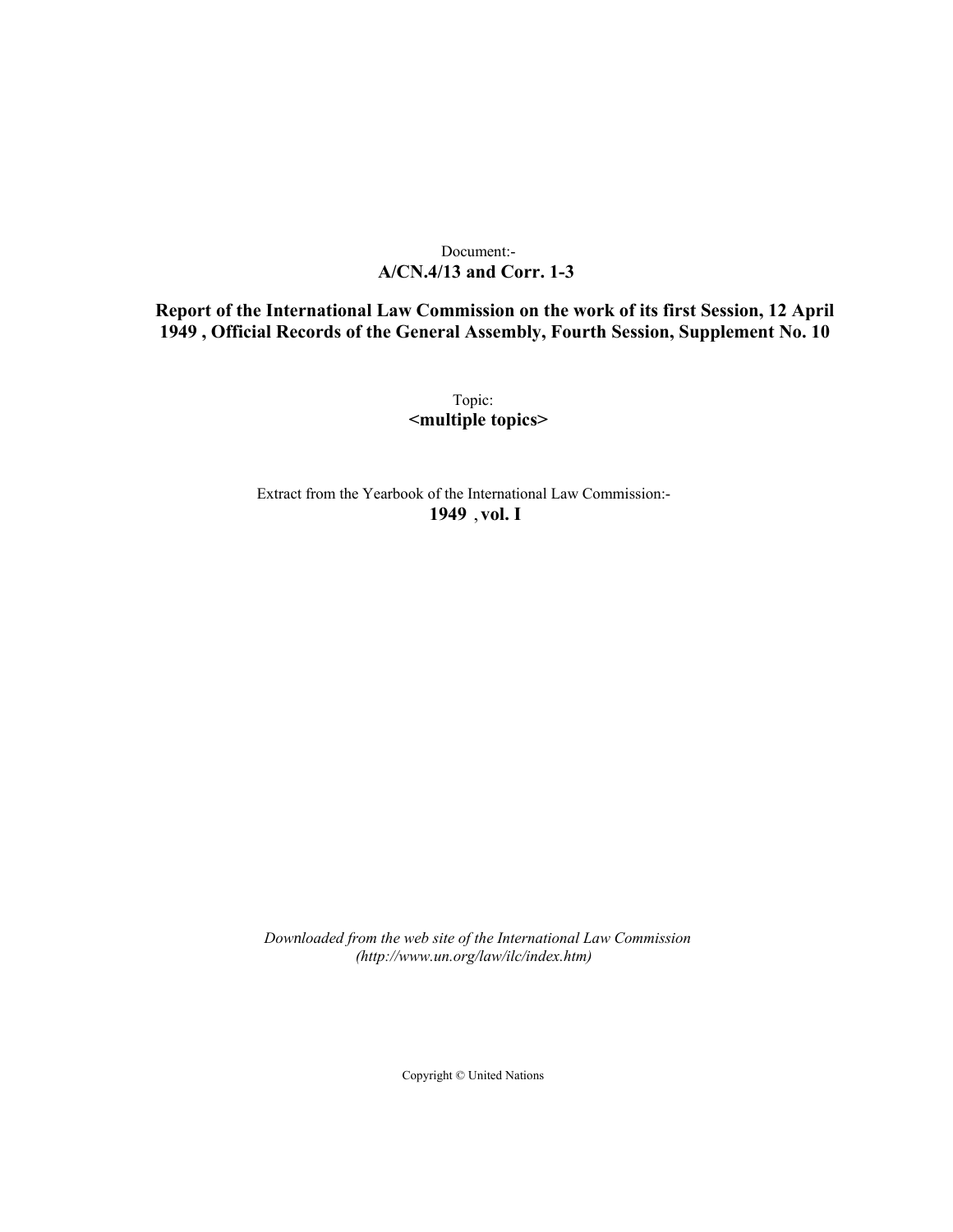## **REPORT TO THE GENERAL ASSEMBLY**

## **TABLE OF CONTENTS**

PART I: GENERAL

| Chapter                                                                                                   | Page |
|-----------------------------------------------------------------------------------------------------------|------|
|                                                                                                           |      |
| II. Survey of international law and selection of topics for codification (paragraphs $9$ to $23)$ 279     |      |
| III. Formulation of the Nürnberg principles and preparation of a draft code of offences against the peace |      |
| IV. Study of the question of international criminal jurisdiction (paragraphs 32 to 34) 283                |      |
| V. Ways and means for making the evidence of customary international law more readily available (para-    |      |
|                                                                                                           |      |
|                                                                                                           |      |
|                                                                                                           |      |

## PART II: DRAFT DECLARATION ON RIGHTS AND DUTIES OF STATES

| Resolution 178 (II), adopted by the General Assembly (paragraph 44) 286               |  |
|---------------------------------------------------------------------------------------|--|
| Preparation by the Commission of the draft Declaration (paragraphs $45$ to $46$ ) 286 |  |
|                                                                                       |  |
|                                                                                       |  |
|                                                                                       |  |
| Submission of the draft Declaration to the General Assembly (paragraph 53) 290        |  |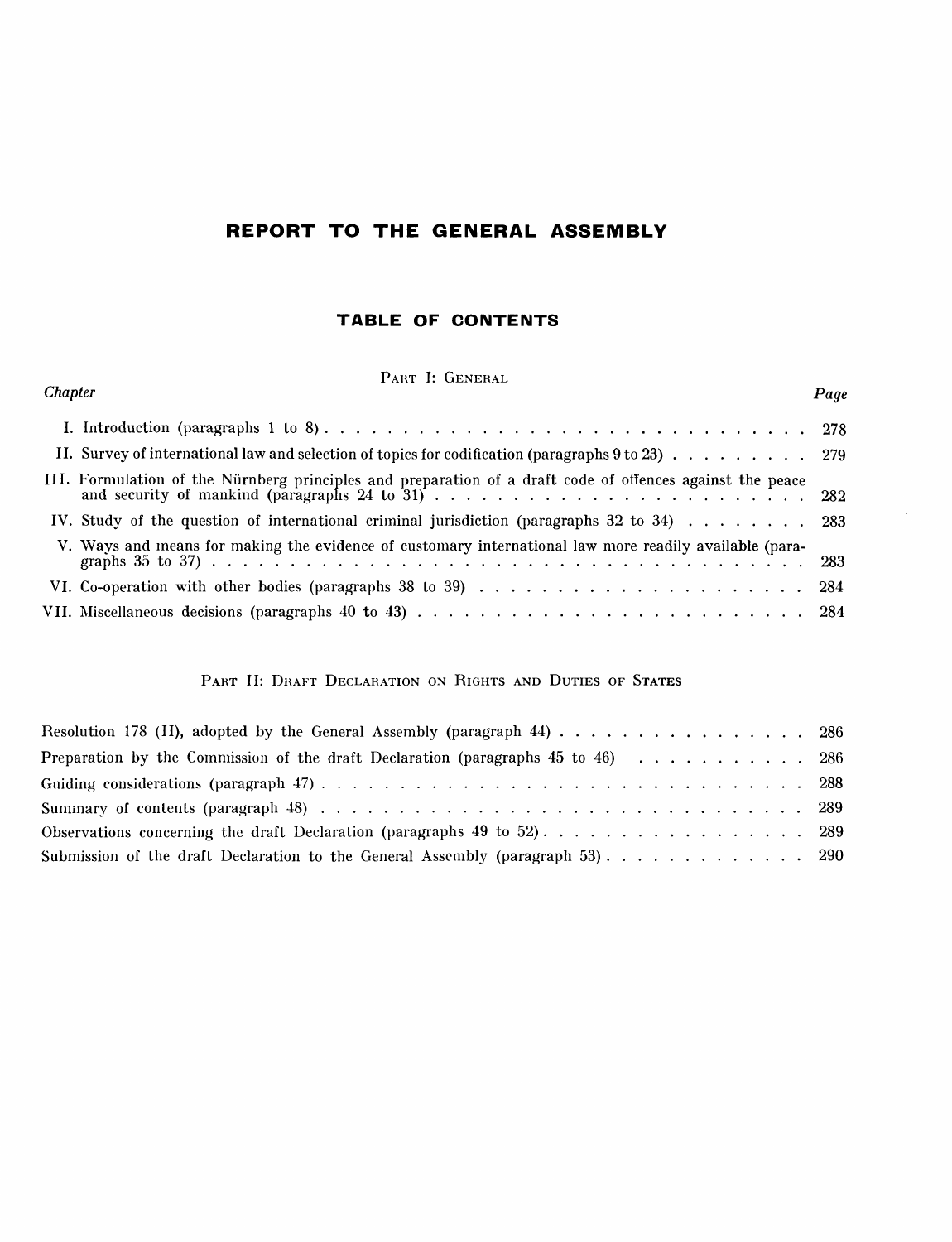## **PART I : GENERAL**

CHAPTER I

#### **Introduction**

## ESTABLISHMENT AND MEMBERSHIP OF THE COMMISSION

1. The International Law Commission was established by resolution 174 (II) adopted by the General Assembly at its 123rd plenary meeting on 21 November 1947. In pursuance of the same resolution and in accordance with the provisions of the Statute of the Commission,<sup>1</sup> the General Assembly, at its 154th and 155th plenary meetings on 3 November 1948, elected the following fifteen members:

| Name                     | Nationality         |
|--------------------------|---------------------|
| Mr. Ricardo J. Alfaro    | Panama              |
| Mr. Gilberto Amado       | Brazil              |
| Mr. James Leslie Brierly | United Kingdom      |
| Mr. Roberto Córdova      | Mexico              |
| Mr. J.P.A. François      | Netherlands         |
| Mr. Shuhsi Hsu           | China               |
| Mr. Manley O. Hudson     | United States of    |
|                          | America             |
| Faris Bey-el-Khoury      | Syria               |
| Mr. Vladimir M. Koretsky | Union of Soviet     |
|                          | Socialist Republics |
| Sir Benegal Narsing Rau  | India               |
| Mr. A. E. F. Sandström   | Sweden              |
| Mr. Georges Scelle       | France              |
| Mr. Jean Spiropoulos     | Greece              |
| Mr. Jesús M. Yepes       | Colombia            |
| Mr. Jaroslav Zourek      | Czechoslovakia      |
|                          |                     |

PLACE AND DURATION OF THE FIRST SESSION

2. The first session of the Commission opened on 12 April 1949, at Lake Success, New York. In the course of the session which terminated on 9 June 1949, the Commission held thirty-eight meetings. With the exception of Faris Bey el-Khoury and Mr. Jaroslav Zourek, who were unable to attend, all the members of the Commission were present.

#### ELECTION OF OFFICERS

3. At its first and second meetings, on 12 and 13 April, the Commission elected, for a term of one year, the following officers: Chairman: Mr. Manley O. Hudson; First Vice-Chairman: Mr. Vladimir M. Koretsky; Second Vice-Chairman: Sir Benegal N. Rau; Rapporteur: Mr. Gilberto Amado.

#### **SECRETARIAT**

4. Mr. Ivan S. Kerno, Assistant Secretary-General for Legal Affairs, represented the Secretary-General. Mr. Yuen-li Liang, Director of the Division for the Development and Codification of International Law, acted as Secretary of the Commission.

#### RULES OF PROCEDURE

5. In accordance with rule 150 of the rules of procedure of the General Assembly, the Commission decided that the rules relating to the procedure of committees of the General Assembly (rules 88 to 122 inclusive), as well as rules 38 and 55, should apply to the procedure of the Commission. It was further decided that the Commission should, when the need arose, adopt its own rules of procedure.

#### AGENDA

6. Taking into consideration its functions under the Statute as well as the tasks assigned to it by resolutions of the General Assembly, the Commission adopted its agenda in the form in which it had been drawn up by the Secretariat. It consisted of the following items:

(1) Planning for the codification of international

<sup>1</sup> See *Official Records of the General Assembly, Second Session, Resolutions,* page 105.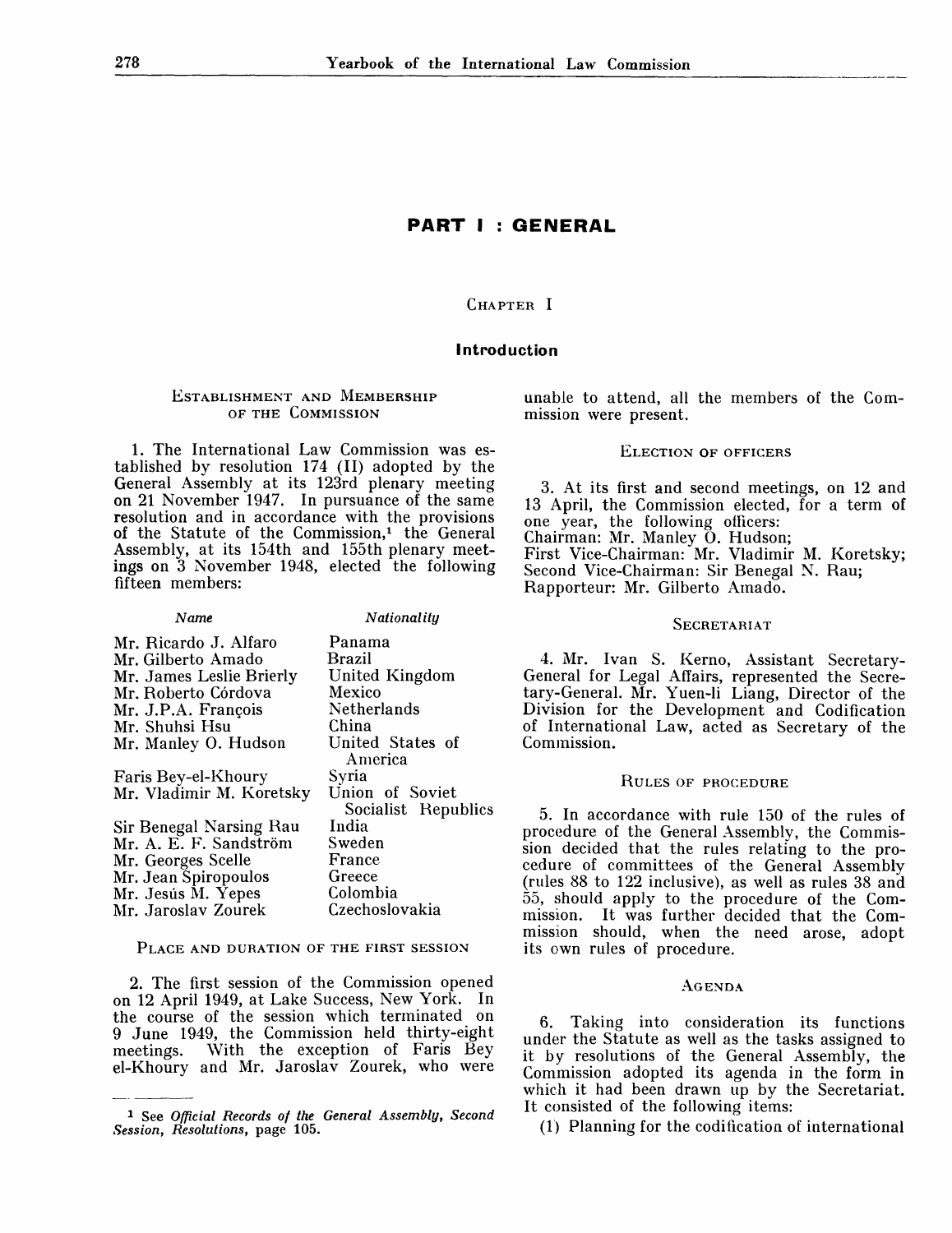law: survey of international law with a view to selecting topics for codification (article 18 of the Statute of the Commission).

(2) Draft declaration on the rights and duties of States (resolution 178 (II), adopted by the General Assembly on 21 November 1947).

(3) *(a)* Formulation of the principles recognized in the Charter in the Nürnberg Tribunal and in the Judgment of the Tribunal; *(b)* preparation of a draft code of offences against the peace and security of mankind (resolution 177 (II), adopted bv the General Assembly on 21 November 1947).

(4) Desirability and possibility of establishing an international judicial organ for the trial of persons charged with genocide or other crimes over which jurisidiction will be conferred upon that organ by international conventions (resolution 260 (111) B, adopted by the General Assembly on 9 December 1948).

(5) Ways and means for making the evidence of customary international law more readily available (article 24 of the Statute of the Commission).

(6) Co-operation with other bodies: *(a)* consultation with organs of the United Nations and with international and national organizations, official and non-official; *(b)* list of national and international organizations prepared by the Secretary-General for the purpose of distributing docu-

ments (Articles 25 and 26 of the Statute of the Commission).

7. In considering its programme of work, the Commission had in mind that questions referred to it by the General Assembly<sup>2</sup> should be taken up without undue delay. At the same time, it was recognized that the codification of international law and, more immediately, the selection of topics for codification, constituted one of the Commission's main functions. It was, accordingly, agreed that the Commission should first take up item (1) of its agenda. The Commission considered during its first session every item on the agenda. The action taken in respect of every such item, except the draft Declaration on Rights and Duties of States (item (2)), is set out in part I of the present report. Part II of the report is devoted to the consideration given to the draft Declaration on Rights and Duties of States.

#### PREPARATORY WORK BY THE SECRETARIAT

8. The Commission had before it a number of memoranda relating to the several items of its agenda, submitted by the Secretary-General in pursuance of resolution 175 (II) of the General Assembly, which instructed the Secretary-General to do the necessary preparatory work for the beginning of the activity of the Commission.<sup>3</sup>

- 3. The Charter and Judgment of the Nürnberg Tribunal: History and Analysis (A/CN.4/5).
- 4. Ways and Means of making the Evidence of Customary International Law more readily available (A/CN. **4/6):**
- 5. Historical Survey of the Question of International Criminal Jurisdiction (A/CN.4/7.)

## CHAPTER **II**

#### **Survey of international law and selection of topics for codification**

## THE POWERS OF THE COMMISSION WITH RESPECT TO THE SELECTION OF TOPICS

9. Under article 18, paragraph 1, of its Statute, the Commission was directed to " survey the whole field of international law with a view to selecting topics for codification". In undertaking this function, the Commission had to determine at the outset its precise powers and, in this connexion, it had to clarify the meaning and implication of article 18, paragraph 2. This paragraph provides that " when the Commission considers that the codification of a particular topic is necessary or desirable, it shall submit its recommendations to

the Genera] Assembly ". The question arose as to whether, under this provision, the Commission was competent to proceed with the work of codification under articles 19 to 23 without awaiting action by the General Assembly on recommendations made by the Commission under article 18, paragraph 2. The Commission consulted the records of the second session of the General Assembly, at which the Statute was adopted and, in particular, those of Sub-Committee 2 of the Sixth Committee, which prepared the draft.

10. Some members of the Commission held the view that under the said paragraph the Commission was bound to submit to the General Assembly

 $2$  Items  $(2)$ ,  $(3)$  and  $(4)$  of the agenda.

<sup>3</sup> The memoranda submitted by the Secretary-General were the following:

<sup>1.</sup> Survey of International Law in relation to the Work of Codification of the International Law Commission  $(A/CN.4/1/Rev.1)$ .

<sup>2.</sup> Preparatory Study concerning a draft Declaration on the Rights and Duties of States (A/CN.4/2).

<sup>6.</sup> International and National Organizations concerned with Questions of International Law: tentative list (A/ CN.4/8).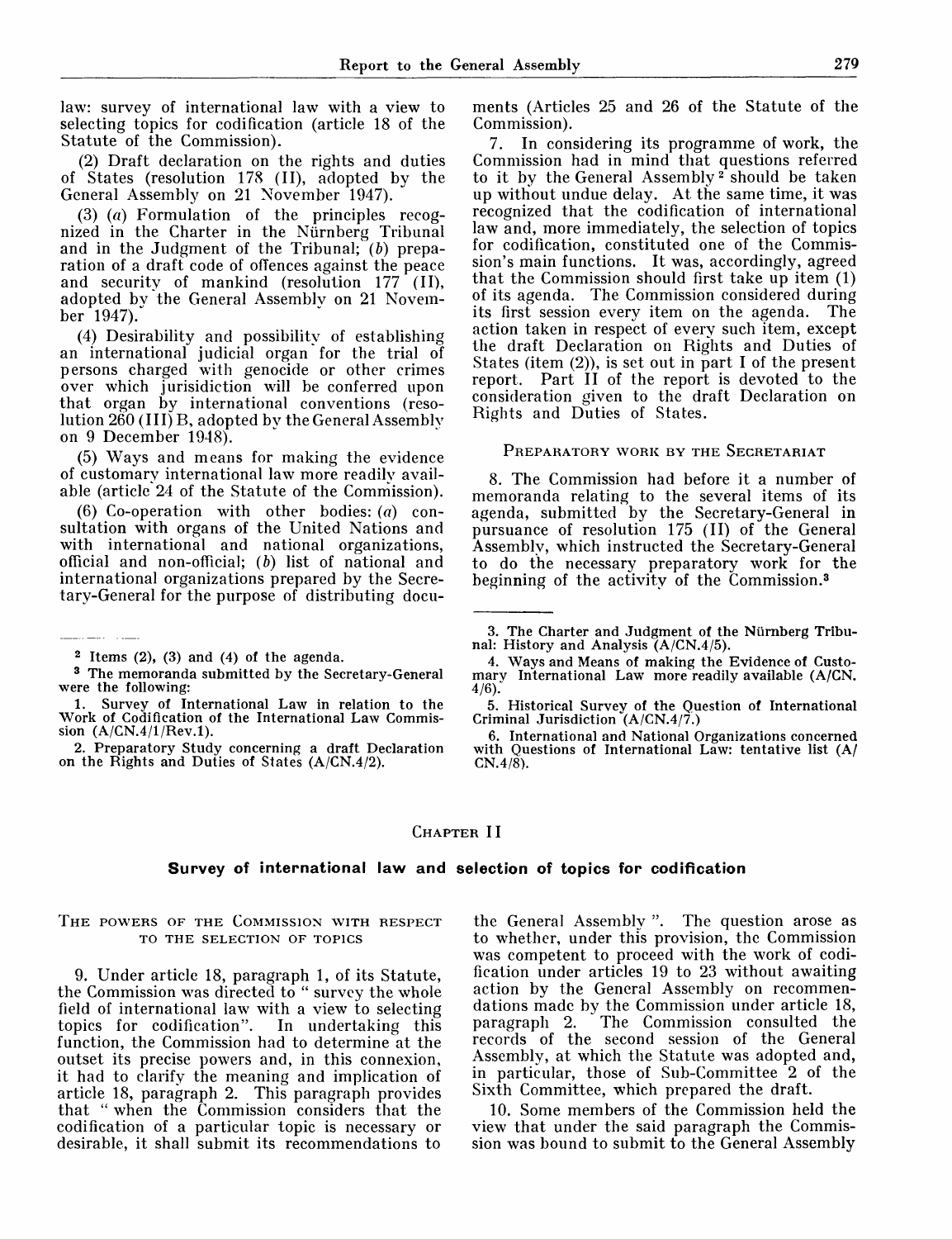any topics the Commission had selected for codification before beginning the work of codification of such topics. According to Mr. Vladimir M. Koretsky, inasmuch as the Commission was not an autonomous organ enjoying complete liberty, but merely a subsidiary organ of the General Assembly, it existed to carry out certain tasks which had been entrusted to it by the General Assembly and any task it undertook must be sanctioned by the latter. In so doing it must adhere strictly to its Statute, which laid down a procedure for the different stages of the work of codification. During the first stage, the Commission had the duty of discussing the choice of topics for codification; in the second stage, that of presenting a report to the General Assembly and of making recommendations on the choice of subjects. Only when the General Assembly had approved the choice of subjects could the Commission proceed to the other stages envisaged in articles 19 to 23 of its Statute. For the Commission to act otherwise would be to ignore the ties which linked it to the General Assembly and to disregard its duties towards that body.

11. Other members of the Commission were of the opinion that the logical interpretation of paragraph 2 of article 18 was that the Commission, having selected a topic, was competent to proceed with the work of codification of that topic, in accordance with articles 18 to 22 of the Statute, unless otherwise directed by the General Assembly. Only after having completed this work would the Commission make recommendations to the General Assembly in one or other of the modes prescribed in article 23, paragraph 1, of the Statute. It was also argued that the Commission was not obliged to await the response of the General Assembly to its recommendations respecting the selection of topics before beginning work upon those whose codification was considered necessary or desirable.

12. The question at issue was summed up by the Chairman and put to the Commission in the following terms: " Has the Commission competence to proceed under articles 19 to 23 without awaiting action by the General Assembly on recommendations made by the Commission under article 18, paragraph  $2?$  " By ten votes to three, the Commission decided in the affirmative.

## SURVEY OF INTERNATIONAL LAW

13. In undertaking a survey of the whole field of international law with a view to selecting topics for codification, in accordance with article 18, paragraph 1, of the Statute, the Commission conceived the task as one calling for a general review of the topics of international law. The primary purpose was to select particular topics the codification of which the Commission considered necessary or desirable; the survey of the whole field of international law was merely the logical means of making the selection. In this connexion, the Commission had before it a memorandum entitled *Survey of International Law in relation to the Work of Codification of the International Law Commission,\** submitted by the Secretary-General. This memorandum surveys the field of the international law of peace and, in the opinion of the majority of the Commission, enumerates in a comprehensive and satisfactory way topics in that field.

#### THE QUESTION OF A GENERAL PLAN OF CODIFICATION

14. The Commission discussed the question whether a general plan of codification, embracing the entirety of international law, should be drawn up. Those who favoured this course had in view the preparation at the outset of a plan of a complete code of public international law, into the framework of which topics would be inserted as they were codified. The sense of the Commission was that, while the codification of the whole of international law was the ultimate objective, it was desirable for the present to begin work on the codification of a few of the topics, rather than to discuss a general systematic plan which might be left to later elaboration.

#### TOPICS OF INTERNATIONAL LAW CONSIDERED BY THE COMMISSION

15. Using the memorandum of the Secretary-General as a basis of discussion, the Commission reviewed, consecutively, the following topics:

- (1) Subjects of international law;
- (2) Sources of international law;

(3) Obligations of international law in relation to the law of States;

- (4) Fundamental rights and duties of States;
- (5) Recognition of States and Governments;
- (6) Succession of States and Governments;
- (7) Domestic jurisdiction;
- (8) Recognition of acts of foreign States;
- (9) Jurisdiction over foreign States;
- (10) Obligations of territorial jurisdiction;
- (11) Jurisdiction with regard to crimes com-
- mitted outside national territory;
	- (12) Territorial domain of States;
	- (13) Regime of the high seas;
	- (14) Regime of territorial waters;
	- (15) Pacific settlement of international disputes;
	- (16) Nationality, including statelessness;
	- (17) Treatment of aliens;
	- (18) Extradition;
	- (19) Right of asylum;

<sup>4</sup> A/GN.4/1./Rev.l.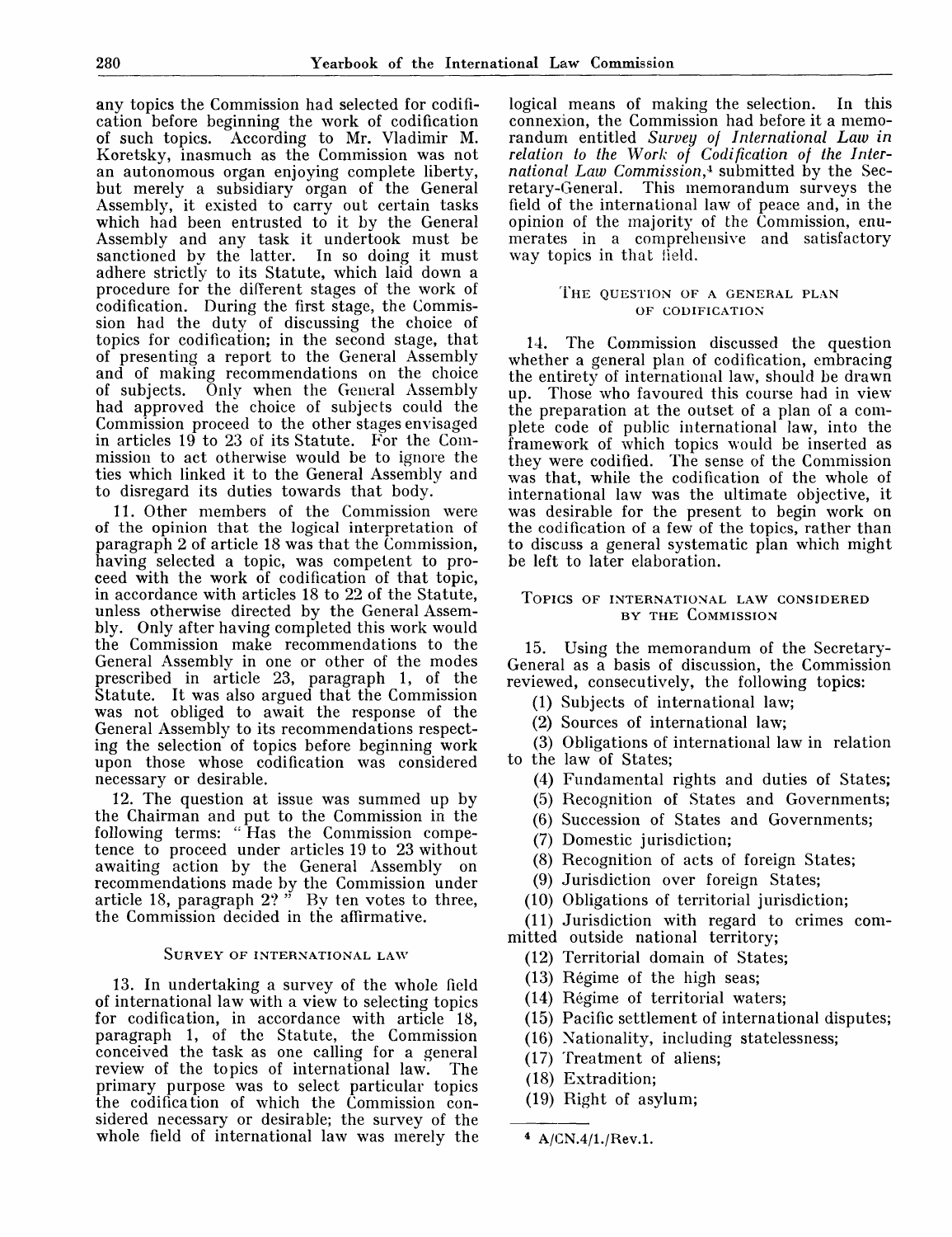- (20) Law of treaties;
- (21) Diplomatic intercourse and immunities;
- (22) Consular intercourse and immunities;
- (23) State resposibility;
- (24) Arbitral procedure;
- (25) Laws of war.
- TOPICS OF INTERNATIONAL LAW PROVISIONALLY SELECTED BY THE COMMISSION

16. After due deliberation, the Commission drew up a provisional list of fourteen topics selected for codification, as follows:

- (1) Recognition of States and Governments;
- (2) Succession of States and Governments;

(3) Jurisdictional immunities of States and their property;

(4) Jurisdiction with regard to crimes committed outside national territory;

- (5) Regime of the high seas;
- (6) Regime of territorial waters;
- (7) Nationality, including statelessness;
- (8) Treatment of aliens;
- (9) Right of asylum;
- (10) Law of treaties;
- (11) Diplomatic intercourse and immunities;
- (12) Consular intercourse and immunities;
- (13) State responsibility;
- (14) Arbitral procedure.

17. It was understood that the foregoing list of topics was only provisional and that additions or deletions might be made after further study by the Commission or in compliance with the wishes of the General Assembly.

## LAWS OF WAR

18. The Commission considered whether the laws of war should be selected as a topic for codification. It was suggested that, war having been outlawed, the regulation of its conduct had ceased to be relevant. On the other hand, the opinion was expressed that, although the term "laws of war" ought to be discarded, a study of the rules governing the use of armed force legitimate or illegitimate—might be useful. The punishment of war crimes, in accordance with the principles of the Charter and Judgment of the Niirnberg Tribunal, would necessitate a clear definition of those crimes and, consequently, the establishment of rules which would provide for the case where armed force was used in a criminal manner. The majority of the Commission declared itself opposed to the study of the problem at the present stage. It was considered that if the Commission, at the very beginning of its work, were to undertake this study, public opinion might interpret its action as showing lack of confidence in the efficiency of the means at the disposal of the United Nations for maintaining peace.

#### PRIORITY OF TOPICS

19. Having provisionally selected fourteen topics for codification, the Commission next considered which of these should be studied first. One suggestion was that priority should be given to the question of the regime of the high seas, statelessness, and consular intercourse and immunities. Another was that the questions of the law of treaties and of arbitral procedure should be given priority. A third stressed the importance of the question of nationality and statelessness, and a fourth that of the right of asylum.

20. The Commission finally decided to give priority to the following three topics:

- (1) Law of treaties;
- (2) Arbitral procedure;
- (3) Regime of the high seas.

#### ELECTION OF RAPPORTEURS

21. The foregoing three topics were entrusted to three rapporteurs, each of whom was to prepare a working paper for submission to the Commission at its second session. The rapporteurs electep by the Commission are:

- Mr. James L. Brierly (law of treaties);
- Mr. Georges Scelle (arbitral procedure);
- Mr. J. P. A. François (régime of the high seas).

#### REQUEST TO GOVERNMENTS FOR DATA

22. Pursuant to the provisions of article 19, paragraph 2, of its Statute, the Commission decided that a request should be addressed to Governments to furnish the texts of laws, decrees, judicial decisions, treaties, diplomatic correspondence and other documents relevant to the foregoing three topics. The rapporteurs were invited to prepare, in consultation with the Chairman of the Commission and the Secretary-General, the terms of the request which would be sent to the Governments in the name of the Commission through the Secretary-General.<sup>5</sup>

#### THE TOPIC OF THE RIGHT OF ASYLUM

23. During the discussion on the draft Declaration on Rights and Duties of States, a proposal was submitted by Mr. Ricardo J. Alfaro, Mr. Georges Scelle and Mr. Jesús M. Yepes to include in the draft Declaration an article relating to the right of asylum.<sup>6</sup> It was finally decided not to include such an article. <sup>7</sup> Mr. Jesus M. Yepes was subsequently invited to prepare a working paper on this topic, for submission to the Commission at its second session.

6 A/CN.4/SR.16, page 15.

<sup>6</sup> Mr. Vladimir M. Koretsky opposed this decision on the ground that the Commission, pursuant to articles 18 and 19 of its Statute, was empowered to address requests to Governments only after approval by the Genera) Assembly of the Commission's recommendations as to the topics selected.

<sup>7</sup> A/CN.4/SR.20, page 20.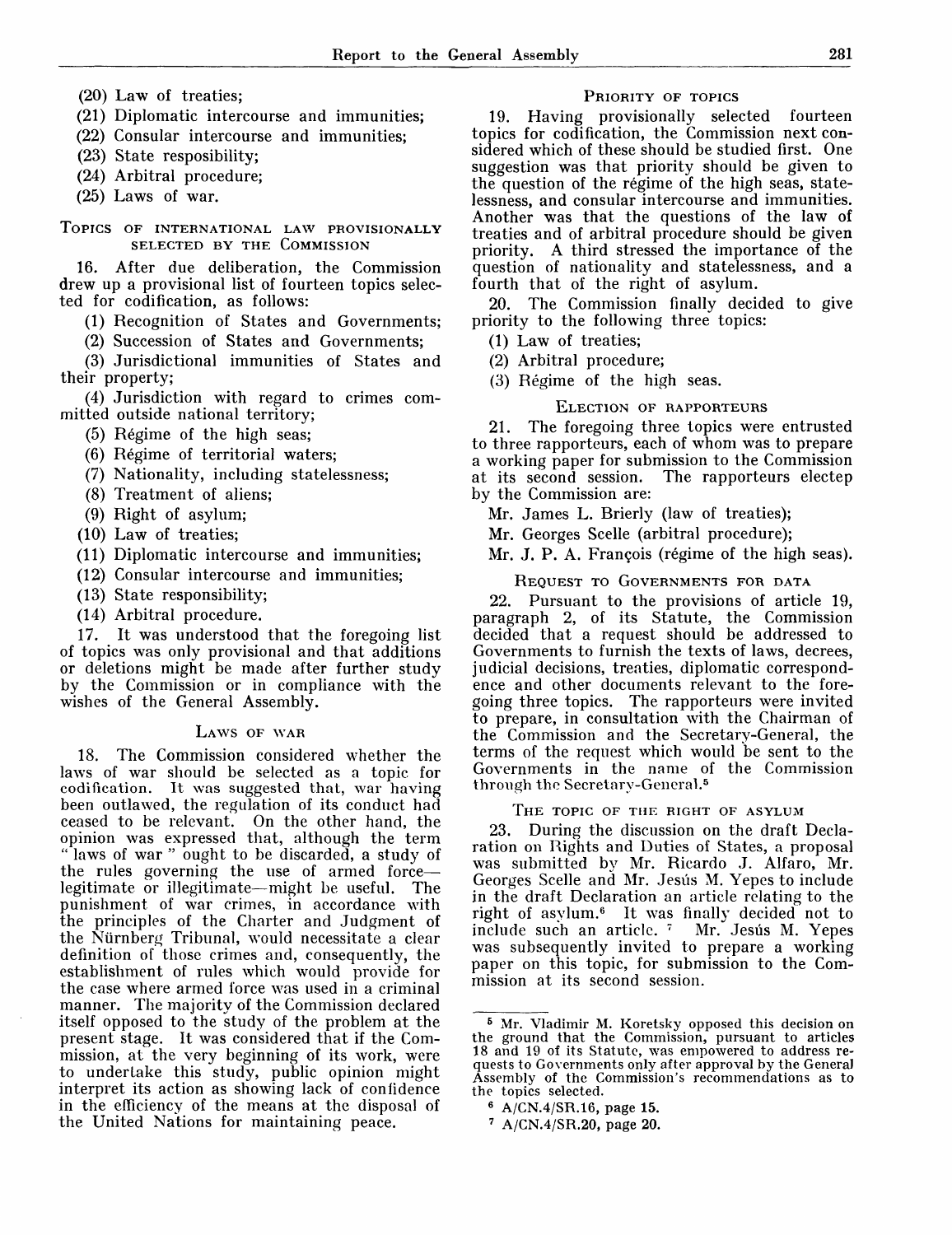## CHAPTER III

## **Formulation of the Niirnberg principles and preparation of a draft code of offences against the peace and security of mankind**

## RESOLUTION 177 (II) ADOPTED BY THE GENERAL **ASSEMBLY**

24. The General Assembly, at its 123rd meeting on 21 November 1947, adopted resolution 177 (II) which reads as follows:

" *The General Assembly*

" *Decides* to entrust the formulation of the principles of international law recognized in the Charter of the Niirnberg Tribunal and in the judgment of the Tribunal to the International Law Commission, the members of which will, in accordance with resolution 174 (II), be elected at the next session of the General Assembly; and

" *Directs* the Commission to

" (a) Formulate the principles of international law recognized in the Charter of the Nürnberg Tribunal and in the judgment of the Tribunal; and

" *(b)* Prepare a draft code of offences against the peace and security of mankind, indicating clearly the place to be accorded to the principles mentioned in sub-paragraph  $(a)$  above."

#### FORMULATION OF THE NURNBERG PRINCIPLES

25. The Secretary-General had submitted to the Commission a memorandum entitled *The Charter and Judgment of the Nurnberg Tribunal-History and Analysis.\** This memorandum contained:  $(a)$  a survey of the Charter of the Nürnberg Tribunal and of the trial before the Tribunal; *(b)* an account of the deliberations in the United Nations concerning the formulation of the principles of international law recognized in the Charter and Judgment of the Tribunal; (c) an analysis of the Judgment of the Tribunal; and *(d)* as an addendum, a note on the trial of major war criminals before the International Military Tribunal for the Far East.

The wording of resolution 177 (II) of the General Assembly directing the Commission to " formulate the principles of international law recognized in the Charter of the Nurnberg Tribunal and in the judgment of the Tribunal " gave rise to some doubt as to the exact scope of the task assigned to the Commission. The question arose as to whether or not the Commission should ascertain to what extent the principles contained in the Charter and judgment constituted principles

of international law. The conclusion of the Commission was that, since the Nurnberg principles had been affirmed by the General Assembly in resolution 95 (I) of 11 December 1946, the task of the Commission was not to express any appreciation of these principles as principles of international law but merely to formulate them. Furthermore, the Commission was of the opinion that it should not concern itself with those provisions of the Charter of the Tribunal relating to procedural matters. Its task was to formulate principles of a substantive character, and in particular those embodied in articles  $6, 7$  and  $\dot{8}$  of the Charter of the Tribunal.

27. The Commission also considered the question whether, in formulating the principles of international law recognized in the Charter and Judgment of the Tribunal, it should also formulate the general principles of international law which underlie the Charter and judgment. Mr. Georges Scelle advocated the latter course and in furtherance thereof presented a set of draft principles.<sup>9</sup> The majority of the Commission, however, took the contrary view and were therefore unable to accept certain of the principles enunciated by Mr. Scelle which, in their opinion, went beyond the scope of the task of the Commission.

28. The Commission appointed a sub-committee, composed of Mr. J. P. A. François, Mr. A. E. F. Sandström and Mr. Jean Spiropoulos, which submitted a working paper  $10$  containing a formulation of the Nurnberg principles. After a careful consideration of this working paper, the Commission retained tentatively a number of draft articles and referred them back to the Sub-Committee for redrafting. The Sub-Committee thereafter presented a further draft  $11$  to the Commission.<sup>12</sup>

29. In considering what action should be taken with respect to the further draft submitted by the Sub-Committee, the Commission took into account its terms of reference as laid down in General Assembly resolution 177 (II). It noted that, thereunder, the task of formulating the Nurnberg principles appeared to be so closely connected with that of preparing a draft code of offences against the peace and security of mankind that it would be premature for the Commission to give a final formulation to these principles before the work of preparing the draft code was

<sup>12</sup> With regard to this further draft, Mr. Georges Scelle declared that he was unable to associate himself with it.

 $A/CN.4/5.$ 

<sup>9</sup> A/GN.4/W.11.

 $10$  A/CN.4/W.6.

<sup>11</sup> A/CN.4/W.12.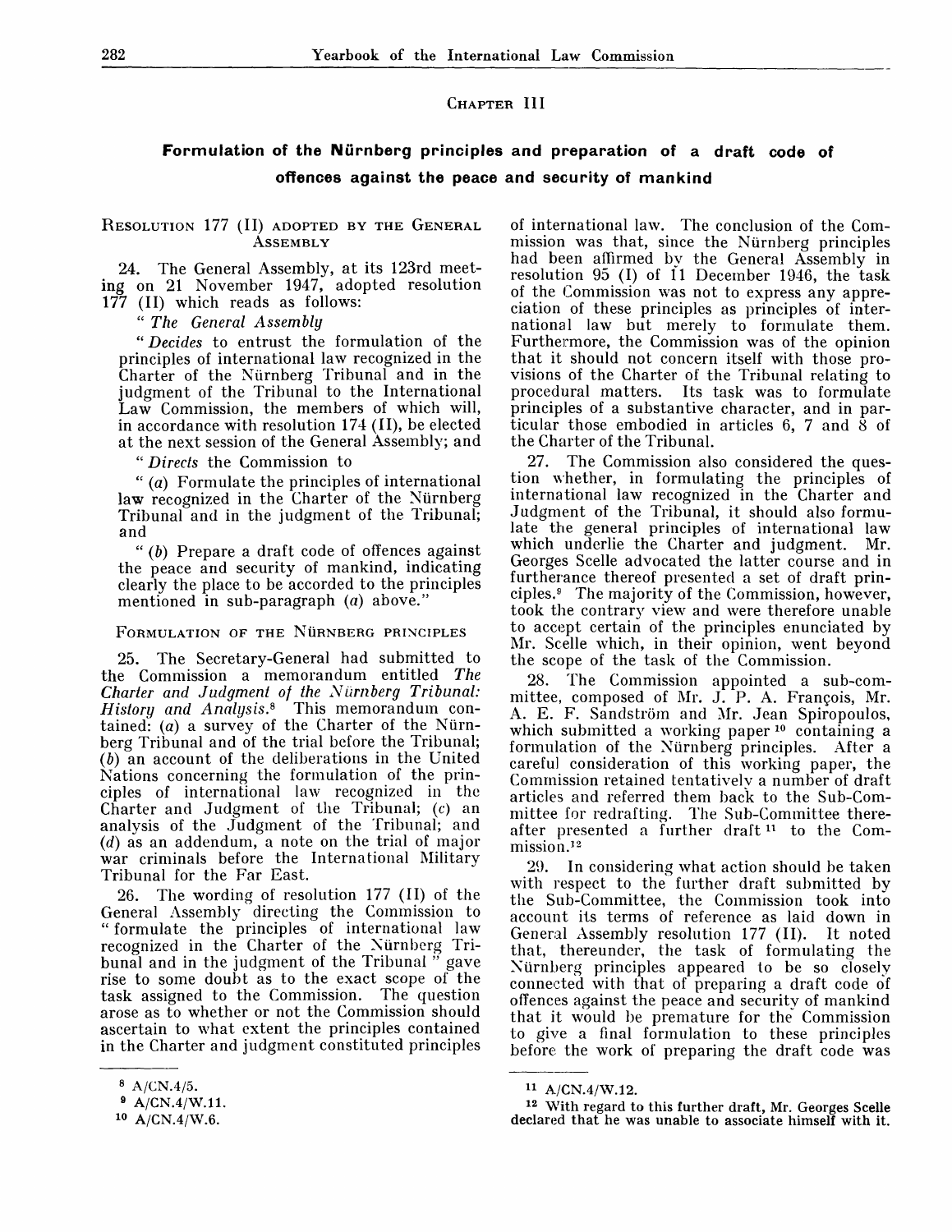further advanced. It was, accordingly, decided to refer the further draft to a rapporteur who should submit his report thereon to the Commission at its second session.

PREPARATION OF A DRAFT CODE OF OFFENCES AGAINST THE PEACE AND SECURITY OF MANKIND

30. The Commission next considered the question of the preparation of a draft code of offences against the peace and security of mankind, in pursuance of General Assembly resolution 177 (II), quoted above. The Commission decided that a rapporteur should be appointed to prepare a working paper on the subject and to submit it to the Commission at its second session. It was also decided that a questionnaire should be circulated to Governments inquiring what offences, apart from those defined in the Charter and

Judgment of the Niirnberg Tribunal, should, in their view, be comprehended in the draft code envisaged in the aforementioned resolution of the General Assembly.

### ELECTION OF RAPPORTEUR

31. At a subsequent meeting the Commission appointed Mr. Jean Spiropoulos rapporteur to continue the work of the Commission with respect to: *(a)* the formulation of the principles of international law recognized in the Charter and Judgment of the Niirnberg Tribunal; and *(b)* the preparation of a draft code of offences against the peace and security of mankind, indicating clearly the place to be accorded to the principles mentioned in (a) above. It was understood that the rapporteur should present to the Commission at its second session a report on the Niirnberg principles and a working paper on the draft code.

CHAPTER IV

## **Study of the question of international criminal jurisdiction**

32. In pursuance of resolution 260 (III) B of the General Assembly, the Commission began a preliminary study of the desirability and possibility of establishing an international judicial organ for the trial of persons charged with genocide or other crimes over which jurisdiction will be conferred upon that organ by international conventions. This resolution, adopted at the 179th meeting, on 9 December 1948, reads as follows:

" *The General Assembly,*

" *Considering* that the discussion of the Convention on the Prevention and Punishment of the Crime of Genocide has raised the question of the desirability and possibility of having persons charged with genocide tried by a competent international tribunal,

" *Considering* that, in the course of development of the international community, there will be an increasing need of an international judicial organ for the trial of certain crimes under international law,

" *Invites* the International Law Commission to study the desirability and possibility of establishing an international judicial organ for

the trial of persons charged with genocide or other crimes over which jurisdiction will be conferred upon that organ by international conventions;

" *Requests* the International Law Commission, in carrying out this task, to pay attention to the possibility of establishing a Criminal Chamber of the International Court of Justice."

33. The Secretary-General had submitted to the Commission a memorandum entitled *Historical Survey of the Question of International Criminal Jurisdiction.'<sup>12</sup>* This memorandum gave a factual account of the consideration of the question of an international criminal jurisdiction from the Peace Conference of 1919 up to and including the adoption of the above-quoted resolution by the General Assembly.

34. After a preliminary discussion, the Commission decided to appoint Mr. Ricardo J. Alfaro and Mr. A. E. F. Sandström rapporteurs on this subject. The rapporteurs were requested to make a study of the question, and to submit to the Commission at its second session one or more working papers thereon.

## CHAPTER V

#### **Ways and means for making the evidence of customary international law**

35. In accordance with article 24 of its Statute, the Commission began the consideration of ways and means for making the evidence of customary international law more readily available. In this connexion, the Secretary-General had submitted

to the Commission a memorandum entitled *Ways and Means of making the Evidence of Customary International Law more readily available,<sup>u</sup>* and a working paper<sup>15</sup> based thereon.

 $14 A/CN.4/6.$ 

<sup>15</sup> A/CN.4/W.9.

 $13 A/CN.4/7.$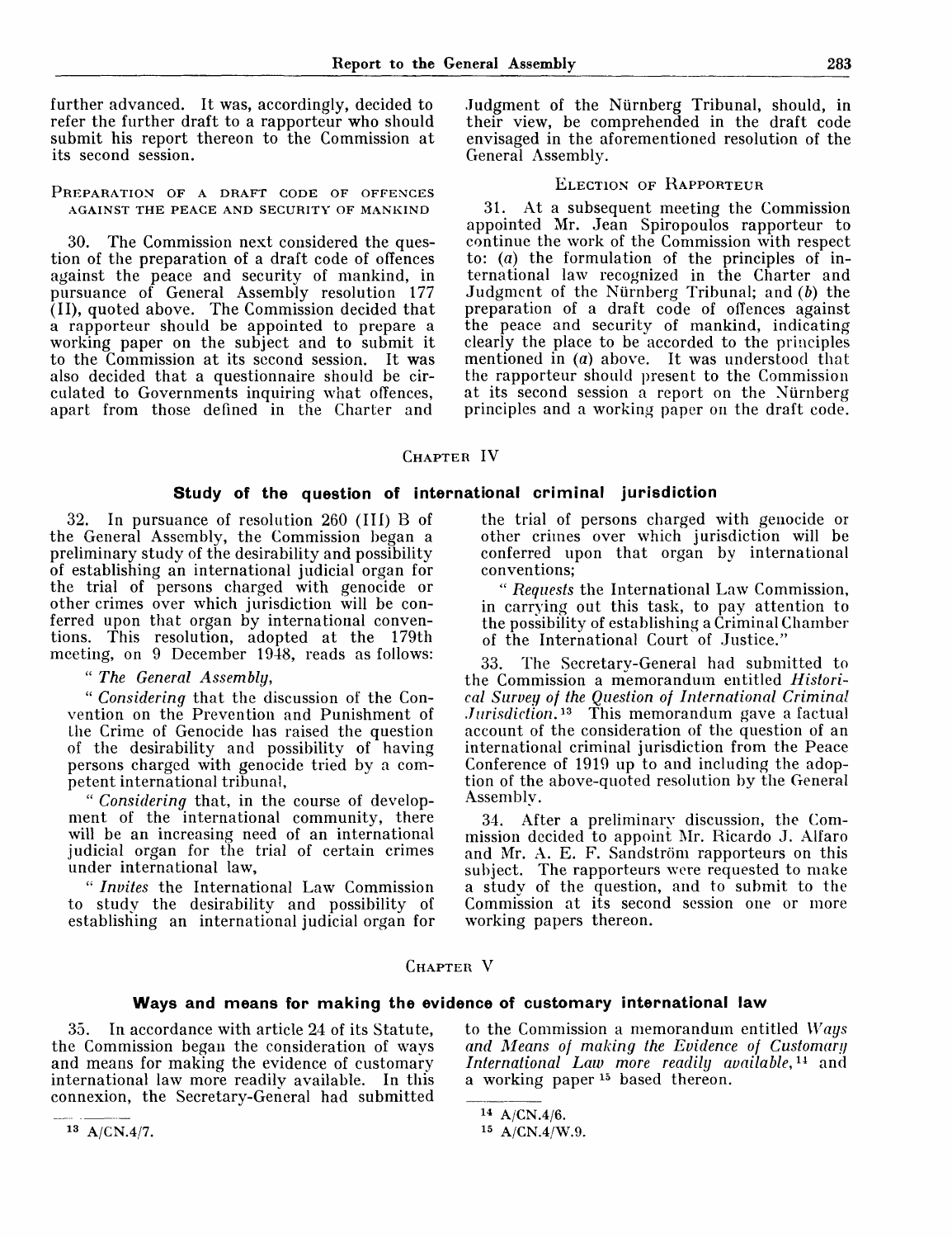36. The Commission had a discussion on the basis of the documents before it. Attention was given to the two methods of making the evidence of customary international law more readily available mentioned as examples in article 24 of the Statute—the collection and publication of documents concerning State practice, and the collection of decisions of national and international courts on questions of international law.

possibility of assembling texts of national legislation relevant to international law was also considered.

37. As a result of the discussion, the Chairman of the Commission was invited to prepare a working paper on the subject. The Chairman acceded to this suggestion, and undertook to present a paper to the Commission at its next session.

## CHAPTER VI

## **Co-operation with other bodies**

38. With reference to item 6 of its agenda, the Commission discussed whether it was necessary at its first session to take any decision in regard to consultation with any of the organs of the United Nations or with international or national organizations, as envisaged in article 26, paragraph 1, of its Statute. The sense of the Commission was that consideration of this question should be postponed to its next session.

39. The Commission examined a tentative list of international and national organizations concerned with questions of international law, prepared by the Secretary-General in accordance with article 26, paragraphs 2 and 3, of the Statute, for the purpose of distribution of documents of the Commission. 10 Mr. Vladimir M. Koretsky was of the opinion that paragraphs 1 and 2 of article 26 of the Statute of the Commission were closely related and that the inclusion of any organization in the list referred to in paragraph 2 would mean that the Commission might wish to consult with such organization. The majority of the Commission, however, decided that paragraphs 1 and mission, nowever, accrete that paragraphs 1 and 2 were not related, and that the list referred to If were not reacted, and that the new receives the purpose of distribution of documents. Some members proposed additions to this list and it was understood that further additions could be made at any time. The Commission took note of a statement by the representative of the Secretary-General that the Secretariat would continue its efforts to secure further information so that national organizations of all Member States might be included.

## CHAPTER VII

#### **Miscellaneous decisions**

#### DATE AND PLACE OF THE SECOND SESSION

40. The Commission decided to hold only one session in 1950. After consultation with the Secretary-General, it was decided that the session would be held in Europe, at Geneva. The opening meeting of the session, which is scheduled for a maximum period of ten weeks, will take place towards the end of May 1950.

## REPRESENTATION AT THE GENERAL ASSEMBLY

41. The Commission decided that it would be represented, for purposes of consultation, by its Chairman during the fourth regular session of the General Assemblv.

## **EMOLUMENTS** FOR MEMBERS OF THE COMMISSION

42. In the view of the majority of the Commission, experience has shown that the *per diem* allowance provided for under article 13 of the Statute of the Commission, is hardly sufficient to meet the living expenses of members. Assuming that the Commission will be in session for at least two months each year, its work will entail for each of the members the sacrifice of a substantial part of his income; for those members who are asked to serve as rapporteurs and as such to do extensive work in the interim between sessions of the Commission, it would involve an even greater sacrifice. Since, in fact, most mem-

<sup>16</sup> A/CN.4'8 (International and National Organizations concerned with Questions of International Law: tentative list).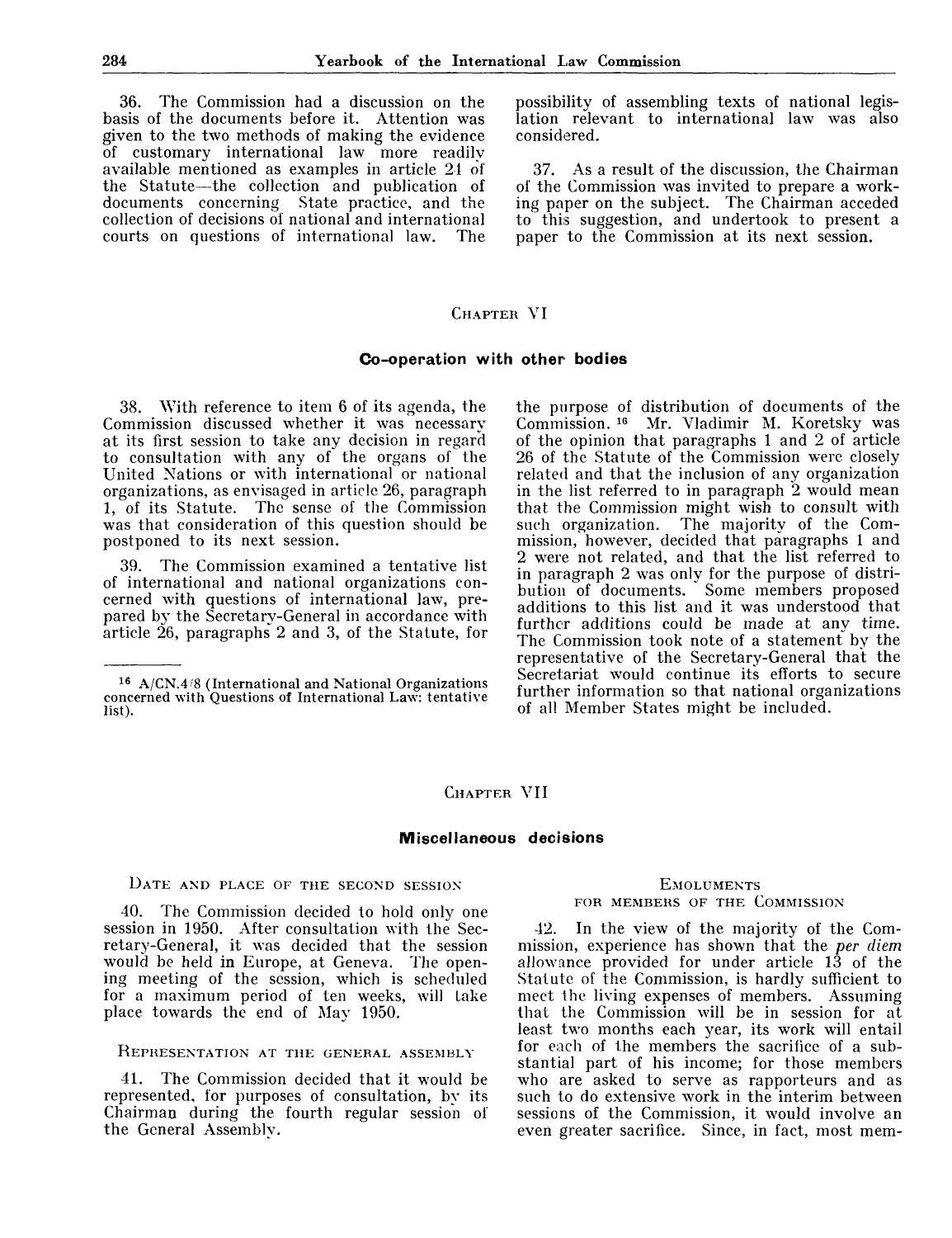bers are dependent on their current earning, it would be in the interest of the work of the Commission, in order to enable the time of its members to be enlisted in this work, that methods should be explored by which service in the Commission<br>may be made less onerous financially. To this may be made less onerous financially. end, the General Assembly may wish to reconsider the terms of article 13 of the Statute of the Commission.

## ACKNOWLEDGEMENT OF THE WORK OF THE SECRETARIAT

43. The Commission wishes to thank the Secretary-General for the services rendered to it and to congratulate the Legal Department of the Secretariat on its untiring efforts in assisting the Commission and on the valuable working documents placed at the disposal of the Commission.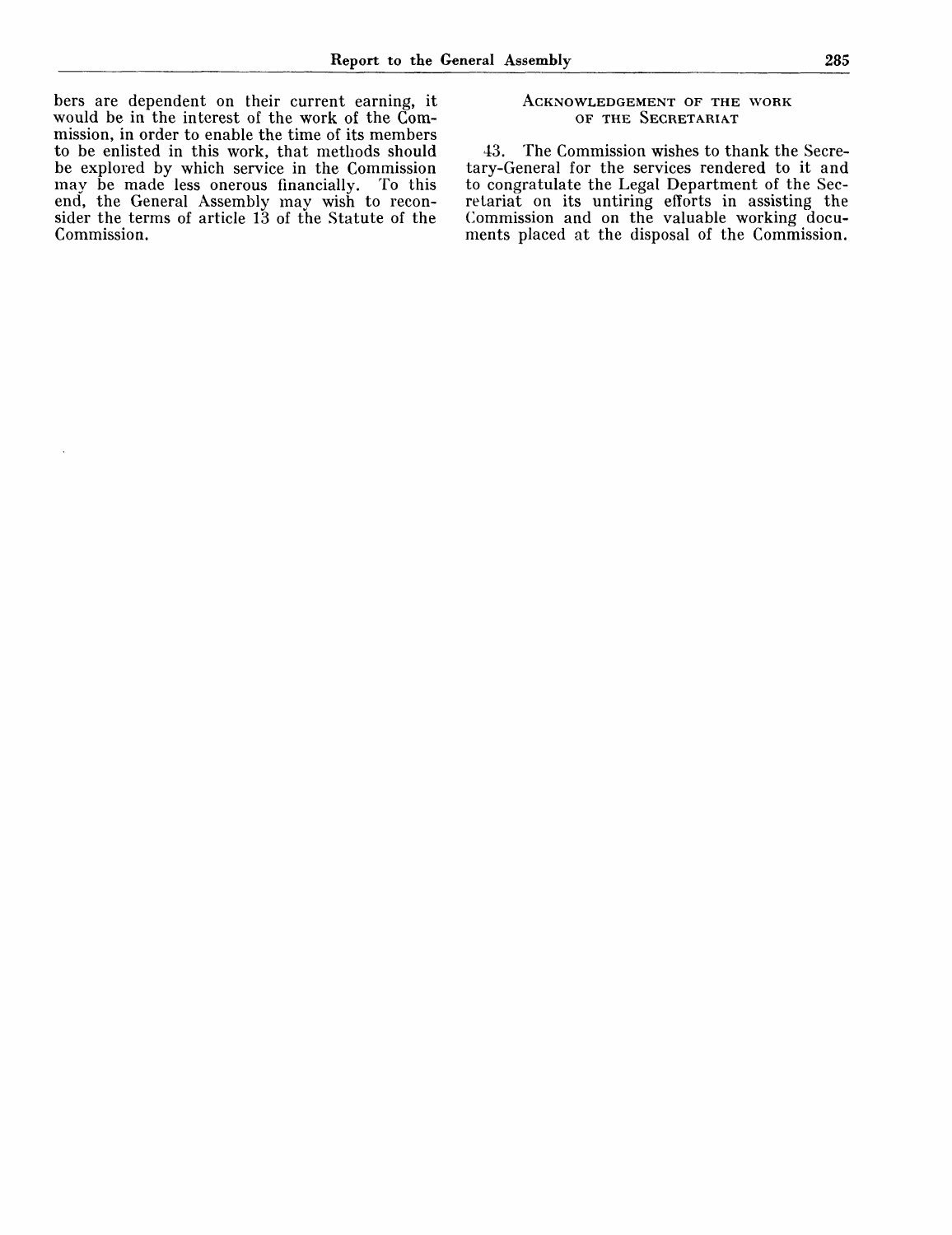# **PART II : DRAFT DECLARATION ON RIGHTS AND DUTIES OF STATES**

RESOLUTION 178 (II) ADOPTED BY THE GENERAL **ASSEMBLY** 

44. The General Assembly, at its 123rd meeting, on 21 November 1947, adopted resolution 178 (II) which reads as follows:

" *The General Assembly,*

" *Noting* that very few comments and observations on the draft declaration on the rights and duties of States presented by Panama have been received from the States Members of the United Nations,

" *Requests* the Secretary-General to draw the attention of States to the desirability of submitting their comments and observations without delay;

" *Requests* the Secretary-General to undertake the necessary preparatory work on the draft declaration on the rights and duties of States according to the terms of resolution 175 (II);

" *Resolves* to entrust further study of this problem to the International Law Commission, the members of which in accordance with the terms of resolution 174 (II) will be elected at the next session of the General Assembly;

' *And accordingly*

" *Instructs* the International Law Commission to prepare a draft declaration on the rights and duties of States, taking as a basis of discussion the draft declaration on the rights and duties of States presented by Panama, and taking into consideration other documents and drafts on this subject."

## PREPARATION BY THE COMMISSION OF THE DRAFT **DECLARATION**

45. In conformity with the resolution of the General Assembly set out in the foregoing paragraph, the Commission took as the basis of its discussions the draft Declaration on the Rights and Duties of States presented by Panama.<sup>17</sup> The task of the Commission was facilitated by a memorandum submitted by the Secretary-General containing a detailed analysis of the United Nations discussions on this subjects, and reproducing comments and observations communicated by Member States on the Panamanian draft,<sup>18</sup> the texts of treaties and conventions, resolutions, declarations and projects emanating from inter-governmental bodies, declarations prepared by non-governmental organizations and scientific institutions, and statements by jurists and publicists.<sup>19</sup> The Commission examined article by article the Panamanian draft in the light of other documents before it. Its deliberations are recorded in its summary records.<sup>20</sup>

46. The draft Declaration prepared by the Commission was subjected to three readings. Each of the articles finally adopted was discussed at each reading and the sense of the Commission was taken on its retention. Though views varied on the different articles, those which were retained met in each case with preponderant support of the members of the Commission. The draft

20 A/CN.4/SR.7 to A/CN.4/SR.16, A/CN.4/SR.19 to  $A/CN.4/SR.25$ ,  $A/CN.4/SR.29$  and  $A/CN.4/SR.30$ .

 $17 A/285.$ 

<sup>&</sup>lt;sup>18</sup> Comments and observations on the Panamanian draft were made by the following Governments: Canada (12 May 1947, 19 July 1947 and 7 April 1948); Czechoslovakia (11 August 1947); Denmark (22 September 1947); Dominican Republic (4 June 1947); Ecuador 17 September 1947); El Salvador (28 April 1947); Greece (4

September 1947): India (26 September 1947 and 11 June 1948); Mexico (7 June 1947); Netherlands (23 June 1947); New / ealand (25 July 1947 and 9 April 1948); Philippines (19 December 1947 and 27 May 1948); Sweden (30 May 1947 and 26 April 1948); Turkey (14 August 1947); United Kingdom (1 May 1947 and 24 August 1948); United States of America (29 May 1947 and 11 March 1949); Venezuela (12 September 1947).

<sup>19</sup> A/CN.4/2 (Preparatory Study concerning a draft Declaration on the Rights and Duties of States).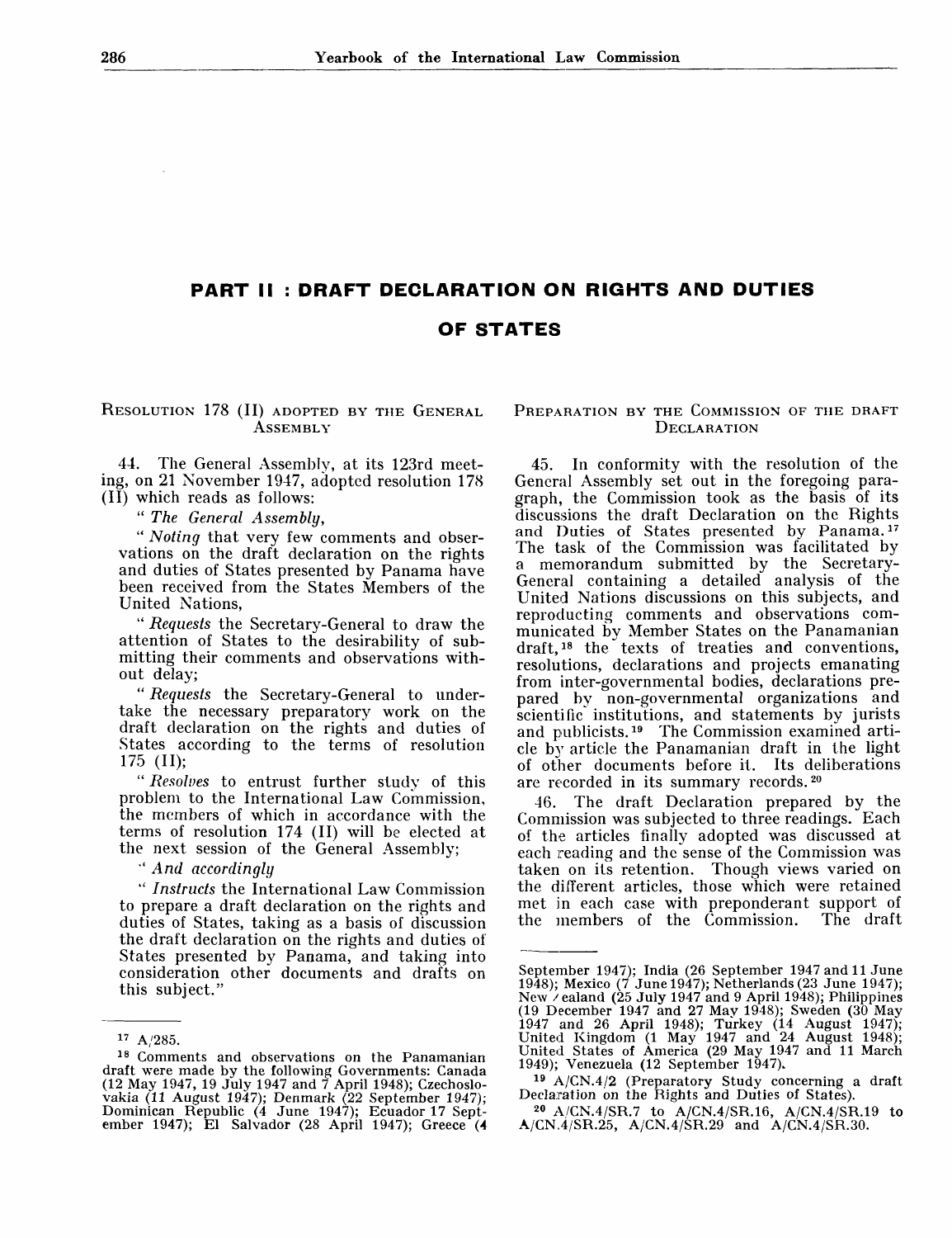Declaration as a whole was finally adopted by eleven votes to two.<sup>21</sup>

The draft Declaration as drawn up by the Commission reads as follows:

## DRAFT DECLARATION ON RIGHTS AND DUTIES OF STATES

*Whereas* the States of the world form a community governed by international law,

*Whereas* the progressive development of international law requires effective organization of the community of States,

*Whereas* a great majority of the Slates of the world have accordingly established a new international order under the Charter of the United Nations, and most of the other States of the world have declared their desire to live within this order,

*Whereas* a primary purpose of the United Nations is to maintain international peace and security, and the reign of law and justice is essential to the realization of this purpose, and

*Whereas* it is therefore desirable to formulate certain basic rights and duties of States in the light of new developments of international law and in harmony with the Charter of the United Nations,

*The General Assembly* of the United Nations adopts and proclaims this

*Declaration of Rights and Duties of States*

#### *Article 1*

Every State has the right to independence and hence to exercise freely, without dictation by any other State, all its legal powers, including the choice of its own form of government.

This text was derived from articles 3 and 4 of the Panamanian draft.

#### *Article 2*

Every State has the right to exercise jurisdiction over its territory and over all persons and things therein, subject to the immunities recognized by international law.

This text was derived from article 7 of the Panamanian draft. The concluding phrase is a safeguard for protecting such immunities as those of diplomatic officers and officials of international organizations. Reference was made in the discussions to Article 105 of the Charter of the United Nations, and to the more recent implementation of that Article.

## *Article 3*

Every State has the duty to refrain from intervention in the internal or external affairs of any other State.

The substance of this text, which was derived from article 5 of the Panamanian draft, has already found place in various international conventions.

#### *Article 4*

Every State has the duty to refrain from fomenting civil strife in the territory of another State, and to prevent the organization within its territory of activities calculated to foment such civil strife.

This text was derived from article 22 of the Panamanian draft. The principle has been enunciated in various international agreements.

Mr. Hudson stated that he voted against the draft Declaration because the provisions of its article 6 went beyond the Charter of the United Nations, and beyond international law at its present stage of development  $(A/CN.4$  SR.25, pages 3 and 6).

<sup>&</sup>lt;sup>21</sup> A/CN.4/SR.25. After the vote on the draft Declaration, Mr. Vladimir M. Koretsky and Mr. Mauley O. Hudson, who voted against it, made statements in explanation of their votes.

Mr. Korelsky declared that he voted against the draft declaration because of its many shortcomings including, in particular: (1) that it deviated from such fundamental principles of the United Nations as the sovereign equality of all the Members thereof and the right of self-determination of peoples; (2) that it did not protect the interests of States against interference by international organizations or groups of States in matters falling essentially within their domestic jursidiction; (3) that it did not set out the most important duty of States to take measures for the maintenance of international peace and security, the prohibition of atomic weapons, and the general reduction of armaments and armed forces, and that, further, the draft Declaration did not proclaim the duty of States to abstain from participation in any aggressive blocs such as the North Atlantic Pact and the Western Union, which under the cloak of false phrases concerning peace and self-defence were actually aimed at preparing new wars; (4) that the draft Declaration ignored the most important duty of States to take measures for the eradication of the vestiges of fascism and against the danger of its recrudescence; (5) that the draft Declaration ignored the most important duty of States not to allow the establishment of any direct or indirect

restriction of the rights of citizens or the establishment of direct or indirect privileges for citizens on account of their race or nationality, and not to allow any advocacy of racial or national exclusiveness or of haired and contempi.; (6) that the draft Declaration did not recite the most important duty of States to ensure the effectiveness of fundamental freedoms and human rights, notably the right to work and the right to be protected against unemployment, ensured on the part of the Slate and society by such measures as would provide wide possibilities for all to participate in useful work and as would prevent unemployment. Mr. Koretsky added that the draft Declaration, and especially article 14 thereof, went even further than the Panamanian draft in denying the sovereignty of States, In his view the doctrine of the " super-State " was being resorted to in this fashion by persons or peoples seeking to achieve, or to help others to achieve, world domination. Instead of reinforcing the principles of sovereignty, self-determination sovereign equality of States, independence, and the freedom of States from dependence upon other States, the draft Declaration, he thought, derogated from the great movements to rid the peoples of the world of the scourges of exploitation and oppression (A/CN.4/SR.22, pages 13-14).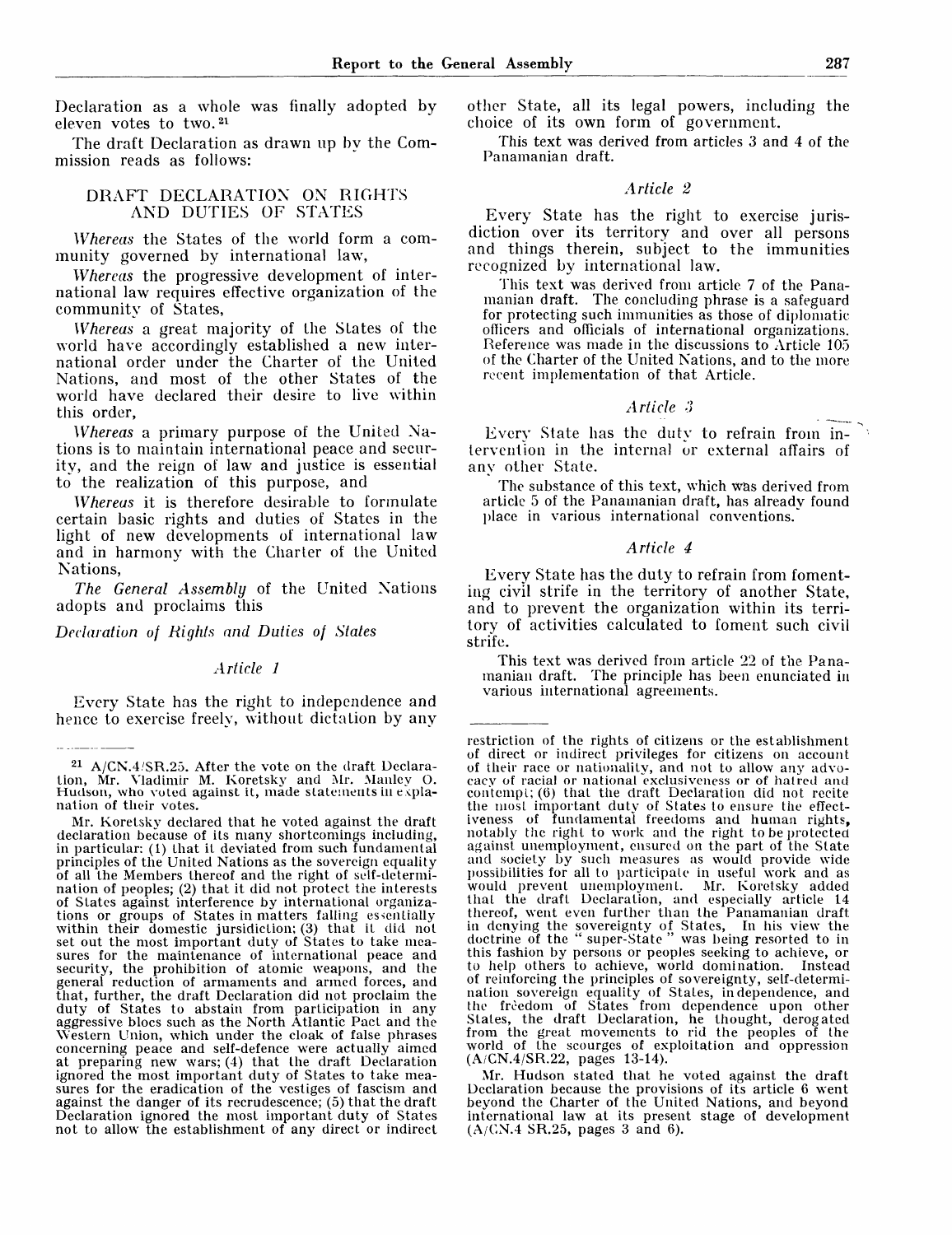## *Article 5*

Every State has the right to equality in law with every other State.

This text was derived from article 6 of the Panamanian draft. It expresses, in the view of the majority of the Commission, the meaning of the phrase " sovereign equality " employed in Article 2. 1 of the Charter of the United Nations as interpreted at the San Francisco Conference, 1945.<sup>22</sup>

## *Article 6*

Every State has the duty to treat all persons under its jurisdiction with respect for human rights and fundamental freedoms, without distinction as to race, sex, language, or religion.

This text was derived from the latter part of article 21 of the Panamanian draft. The reference to human rights and fundamental freedoms is inspired by Article 1. 3, Article 13, paragraph 1. b, Article 55 c, and Article 70 c, of the Charter of the United Nations and by the Universal Declaration of Human Rights.

#### *Arlicle 7*

Every State has the duty to ensure that conditions prevailing in its territory do not menace international peace and order.

This text was derived from the introductory part of article 21 of the Panamanian draft.

## *Article 8*

Every State has the duty to settle its disputes with other States by peaceful means in such a manner that international peace and security, and justice, are not endangered.

This text was derived from article 15 of the Panamanian draft. Its language follows closely Article 2. 3 of the Charter of the United Nations.

### *Article 9*

Every State has the duty to refrain from resorting to war as an instrument of national policy, and to refrain from the threat or use of force against the territorial integrity or political independence of another State, or in any other manner inconsistent with international law and order.

This text was derived from article 16 of the Panamanian draft. The first phrase is fashioned upon a provision in the Treaty of Paris for the Renunciation of War of 1928. The second phrase follows closely the provision in Article 2. 4 of the Charter of the United Nations.

## *Article 10*

Every State has the duty to refrain from giving

assistance to any State which is acting in violation of article 9, or against which the United Nations is taking preventive or enforcement action.

This text was derived from article 19 of the Panamanian draft. The second phrase follows closely the language employed in the latter part of Article 2. 5 of the Charter of the United Nations.

## *Article 11*

Every State has the duty to refrain from recognizing any territorial acquisition by another State acting in violation of article 9.

This text was derived from article 18 of the Panamanian draft.

#### *Article 12*

Every State has the right of individual or collective self-defence against armed attack.

This text was derived from article 17 of the Panamanian draft. The language is based upon that employed in Article 51 of the Charter of the United Nations.

## *Article 13*

Every State has the duty to carry out in good faith its obligations arising from treaties and other sources of international law, and it may not invoke provisions in its constitution or its laws as an excuse for failure to perform this duty.

This text was derived from articles 11 and 12 of the Panamanian draft. The phrase " treaties and other sources of international law " was borrowed from the Preamble of the Charter of the United Nations. The first phrase is a re-instatement of the fundamental principle *pacta sunt servanda.* The concluding phrase reproduces the substance of a wellknown pronouncement by the Permanent Court of International Justice.<sup>23</sup>

#### *Article U*

Every State has the duty to conduct its relations with other States in accordance with international law and with the principle that the sovereignty of each State is subject to the supremacy of international law.

This text was derived from article 13 of the Panamanian draft.

#### GUIDING CONSIDERATIONS

-17. During the preparation of the foregoing draft Declaration, the Commission took into account certain guiding considerations. It was felt that the draft Declaration should be in harmony

<sup>&</sup>lt;sup>22</sup> Report of Committee 1 to Commission I, Documents of the San Francisco Conference, VI, page 457.

<sup>23</sup> Permanent Court of International Juslice, Series A/B, Judgments, Orders and Advisory Opinions, Fascicule No. 44, page 24.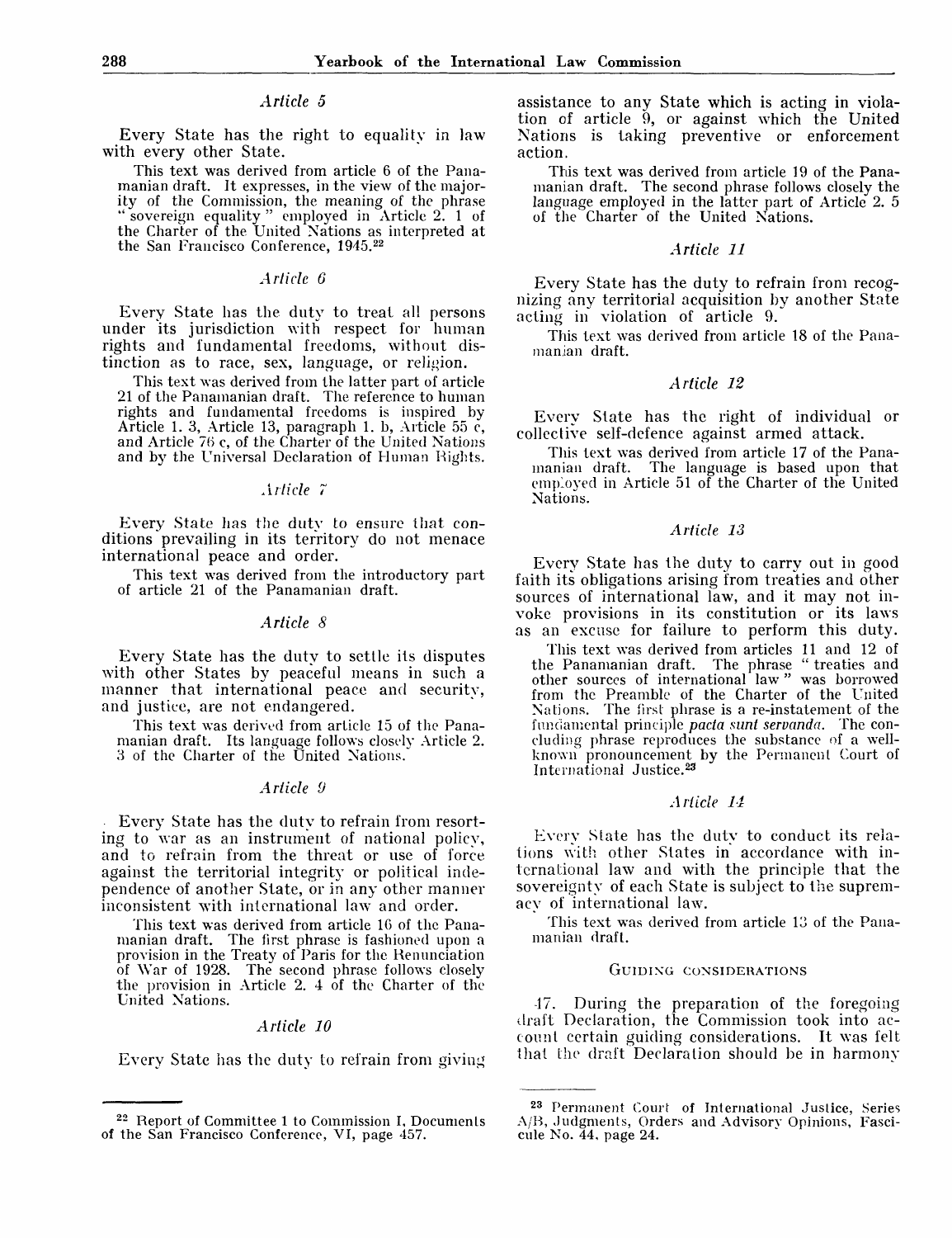with the provisions of the Charter of the United Nations: that it should be applicable only to sovereign States; that it should envisage all the sovereign States of the world and not only the Members of the United Nations; and that it should embrace certain basic rights and duties of States.

#### SUMMARY OF CONTENTS

48. In conformity with these considerations, the Commission restricted the draft Declaration to the statement of four rights and ten duties of States. The rights are those of independence, The rights are those of independence, comprehending the right of the State to exercise freely all its legal powers, including the choice of its form of government; of jurisdiction over State territory in accordance with international law; of equality in law; and of self-defence, individual or collective, against armed attack. which are stated are of necessity expressed at greater length. They include the duty of the State to conduct its international relations in accordance with international law and to observe its legal obligations. They also include the duty to settle disputes by peaceful means and in accordance with law and justice, and to refrain from intervention and from resorting to war or other illegal use of force. The duties of refraining from assisting any State resorting to war or other illegal use of force, or any State against which the United Nations is taking preventive or enforcement action, and of refraining from recognizing any territorial acquisition resulting from war or other illegal use of force, are likewise stated as corollaries of the foregoing. And, finally, there are set out the duties of the State to refrain from fomenting civil strife in the territory of other State and to prevent the organized incitement thereof from within its own territory; to ensure in general that conditions in its territory do not menace international peace and order; and to treat all persons within its jurisdiction with due respect for human rights and fundamental freedoms for all, without distinction as to race, sex, language, or religion.

### OBSERVATIONS CONCERNING THE DRAFT **DECLARATION**

49. It will be noted that each of the fourteen articles of the Commission's draft was derived from an article in the Panamanian draft. Some of the twenty-four articles of the latter were not retained; some were combined with other articles; some were found to be unnecessary because their substance was contained in other articles. Two of the articles in the Panamanian draft which were not retained precipitated a lengthy discussion which it may be useful to review.

The Commission concluded that no useful pur-

pose would be served by an effort to define the term " State ", though this course had been suggested by the Governments of the United Kingdom and of India. In the Commission's draft, the term " State " is used in the sense commonly accepted in international practice. Nor did the Commission think that it was called upon to set forth in this draft Declaration the qualifications to be possessed by a community in order that it may become a State.

It was proposed that the draft Declaration should be introduced by an article providing that " Each State has the right to exist and to preserve its existence ". This was urged as a mainspring for other rights to be declared, and its importance was thought to be underscored because the right had been denied and trampled upon by the Axis Powers in the last war. On the other hand, a majority of the members of the Commission deemed it to be tautological to say that an existing State has the right to exist; that right is in a sense a postulate or presupposition underlying the whole draft Declaration. They also thought it superfluous to declare the right of a State to preserve its existence in view of articles in the draft Declaration concerning self-defence and non-intervention by other States.

50. Another proposed article would have provided that " Each State has the right to have its existence recognized by other States". The supporters of this proposal took the view that, even before its recognition by other States, a State has certain rights in international law; and they urged that, when another State on an appraisal made in good faith considers that a political entity has fulfilled the requirements of statehood, it has a duty to recognize that political entity as a State; they appreciated, however, that, in the absence of an international authority with competence to effect collective recognition, each State would retain some freedom of appraisal until recognition had been effected by the great majority of States. On the other hand, a majority of the members of the Commission thought that the proposed article would go beyond generally accepted international law in so far as it applied to new-born States; and that in so far as it related to already established States the article would serve no useful purpose. The Commission concluded that the whole matter of recognition was too delicate and too fraught with political implications to be dealt with in a brief paragraph in this draft Declaration, and it noted that the topic was one of the fourteen topics the codification of which has been deemed by the Commission to be necessary or desirable.

After the draft Declaration was completed, Mr. Shuhsi Hsu proposed the addition of an article on the duty of States to condition military necessity by the principle of humanity in the employment of armed forces, legitimate or illegitimate. Some members objected, holding that no